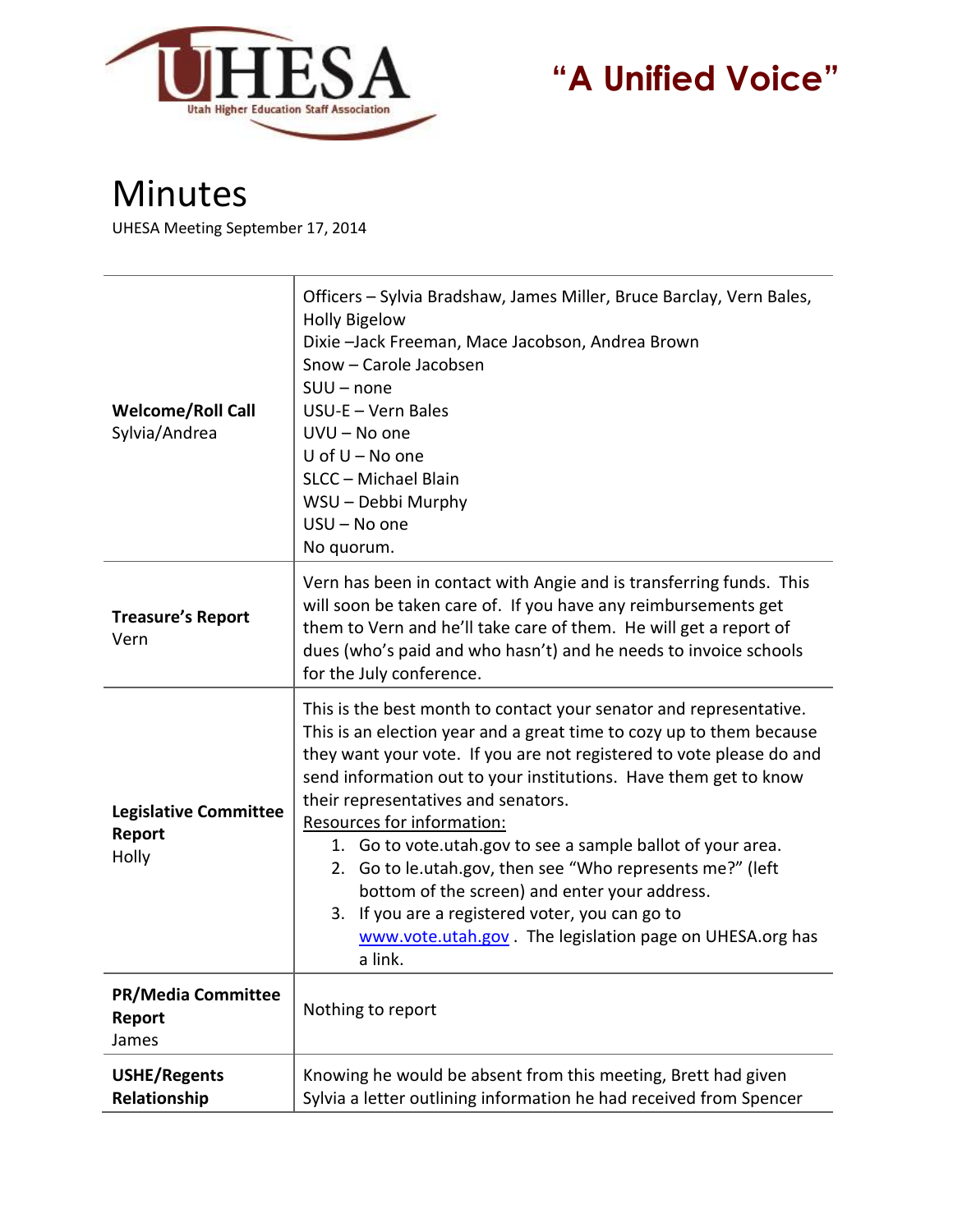| Brett (via proxy)                                                        | Jenkins, Assistant Commissioner for Public Affairs for the Utah<br>System of Higher Education and the Utah State Board of Regents.<br>Sylvia noted the main points of the letter:                                                                                                                                                                                                                                                                                                                                                                                                                                                                                      |
|--------------------------------------------------------------------------|------------------------------------------------------------------------------------------------------------------------------------------------------------------------------------------------------------------------------------------------------------------------------------------------------------------------------------------------------------------------------------------------------------------------------------------------------------------------------------------------------------------------------------------------------------------------------------------------------------------------------------------------------------------------|
|                                                                          | Spencer welcomes the opportunity to interface with us.<br>There is a weekly newsletter that Assistant Commissioner<br>$\bullet$<br>Jenkins encouraged us to subscribe to, the link being located in<br>Brett's letter. Once you click on the newsletter scroll down to<br>the bottom right and subscribe.<br>We are able to submit something to be featured in the<br>$\bullet$<br>newsletter. Maybe Holly could write something regarding<br>legislative issues. Maybe Brett could write an overview of who<br>we are and what we do.<br>We can't interact with the legislature as a representative of<br>$\bullet$<br>USHE. UHESA has not been given that authority. |
|                                                                          | Spencer Jenkins will attend our next meeting at Snow. The letter<br>also mentions that Commissioner Dave Buehler may be able to<br>come speak to us at some point.                                                                                                                                                                                                                                                                                                                                                                                                                                                                                                     |
|                                                                          | There was a discussion about if we have the authority to speak for<br>UHESA at the Regents level. How do we address the Regents as<br>UHESA with a unified voice? It was decided that Brett would be that<br>voice.                                                                                                                                                                                                                                                                                                                                                                                                                                                    |
| <b>Comparison Point</b><br><b>Discussions:</b><br>Compensation<br>Sylvia | Weber - The WSU HR office just restructured the salary grades<br>based on Higher Ed or non-education equivalent comparisons. The<br>findings indicated that there were 30 people across the university<br>getting paid too little. The grades are wider and there are fewer<br>grades now, creating greater flexibility within the grades.<br>Compensation is 1.5% allocated money to deans and Vice Presidents<br>to award for merit pay. Each area has a different process for<br>determining who gets it.                                                                                                                                                           |
|                                                                          | Dixie – Link to compensation website has jobs and grades. The job<br>descriptions are out of date (have not been updated since 2001).<br>Their HR officer stated that an employee could be less than<br>minimum grade (90% equity - internally). HR reports directly to the<br>President and they use several surveys to use as comparisons. As<br>staff, their biggest concern is with whom DSU staff are being<br>compared to. CUPA has a new survey. Compensation is adjusted<br>2% for each year of experience (as a new hire). Evaluations have                                                                                                                   |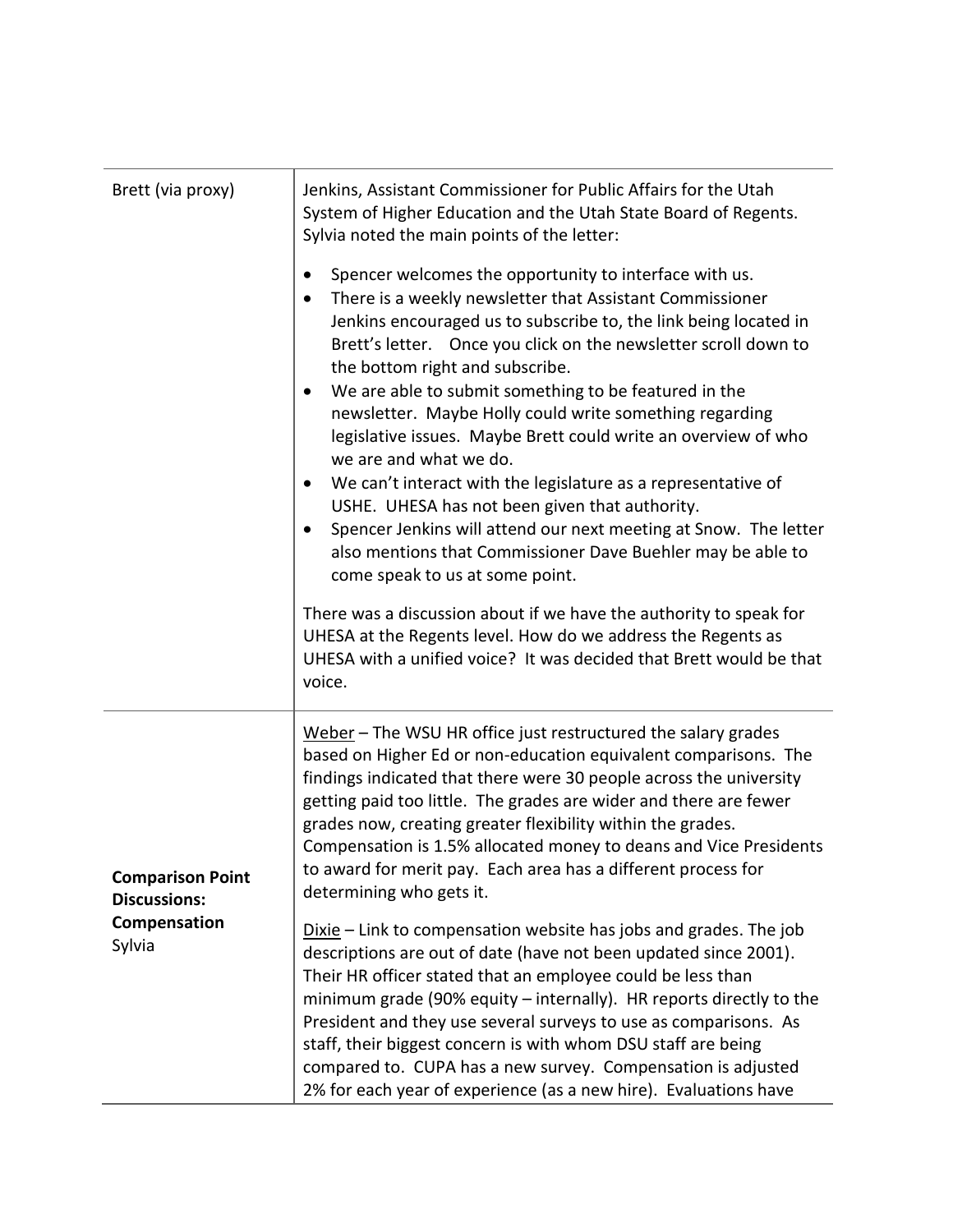|                                                                                     | never been tied to compensation. As of July 1, 2014 a new<br>evaluation system has been put into place requiring evaluations to<br>be done on all full time staff employees between Nov. 1 and Jan 15<br>of each year. An ad hoc committee along with staff association<br>committees is working on a proposal that will tie valuations to<br>compensation in the near future. Of course, funding will always be<br>the underlying factor to its implementation. |
|-------------------------------------------------------------------------------------|------------------------------------------------------------------------------------------------------------------------------------------------------------------------------------------------------------------------------------------------------------------------------------------------------------------------------------------------------------------------------------------------------------------------------------------------------------------|
|                                                                                     | USU/Eastern - The current compensation website doesn't tell you<br>much. Faculty does have a career ladder. The university covered<br>the increase in benefits costs for 2014-15. Employees do have<br>evaluations, but they are never used for compensation increases.                                                                                                                                                                                          |
|                                                                                     | Snow - Their strategic plan includes 4 areas for a merit increase and<br>recommends trying to give employees 3% raise each year.<br>Supervisors are allowed to see their employees' pay information.<br>They do not have a ladder system. A quarter of the evaluation plays<br>into merit pay. Website: Snow.edu - search strategic plan                                                                                                                         |
| <b>Next Month's</b><br><b>Comparison Point:</b><br><b>Health Benefits</b><br>Sylvia | Suggestions for next month's discussion point about health benefits:<br>Is dental included with medical?<br>What % employees pay verses institution (90/10).<br>There was legislation that said we had to be pay at least 10%.<br>$\bullet$<br>Lynette has done some research on wellness benefits. We'll try and<br>get that data as well.                                                                                                                      |
| <b>Next Meeting</b><br>Carol Jacobson                                               | October 24, 2014 at Snow College<br>Carol will work on getting information to us regarding available<br>hotel accommodations.<br>Business professor as a guest speaker in a presentation entitled<br>"Playful Persuasion".<br>James moved the meeting be adjourned.                                                                                                                                                                                              |
| <b>Action Recap</b>                                                                 | 1. Find out who your representatives are. Contact them by<br>phone, email, or regular mail. Let them know who you are<br>and that you care about higher education. You represent<br>yourself and not UHESA.                                                                                                                                                                                                                                                      |